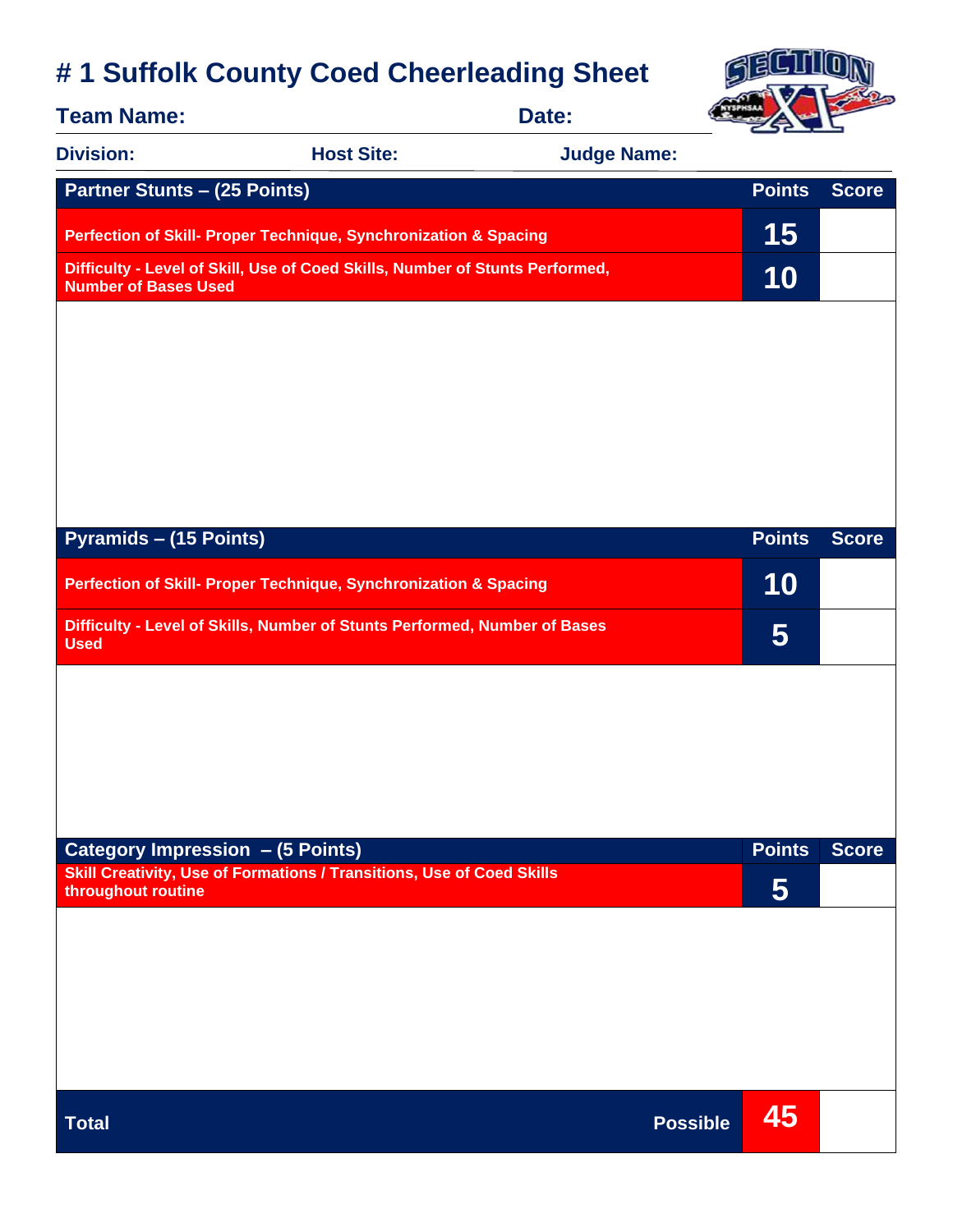## **# 2 Suffolk County Coed Cheerleading Sheet**



| <b>Team Name:</b>                                                  | Date:             |                    |                 |              |
|--------------------------------------------------------------------|-------------------|--------------------|-----------------|--------------|
| <b>Division:</b>                                                   | <b>Host Site:</b> | <b>Judge Name:</b> |                 |              |
| <b>Crowd Leading - (15 Points)</b>                                 |                   |                    | <b>Points</b>   | <b>Score</b> |
| <b>Crowd Effective Material- Voice, Pace &amp; Flow</b>            |                   |                    | 5               |              |
| <b>Ability &amp; Energy to Lead the Crowd</b>                      |                   |                    | $5\overline{)}$ |              |
| Proper Use of Signs, Poms or Megaphones & Motion Technique         | 5                 |                    |                 |              |
|                                                                    |                   |                    |                 |              |
|                                                                    |                   |                    |                 |              |
|                                                                    |                   |                    |                 |              |
| <b>Skill Incorporation- (15 Points)</b>                            |                   |                    | <b>Points</b>   | <b>Score</b> |
| <b>Proper Use of Skills to Lead the Crowd</b>                      |                   |                    | 5               |              |
| <b>Execution - Proper Technique, Synchronization &amp; Spacing</b> |                   |                    | 10              |              |
|                                                                    |                   |                    |                 |              |
|                                                                    |                   |                    |                 |              |
|                                                                    |                   |                    |                 |              |
|                                                                    |                   |                    |                 |              |
|                                                                    |                   |                    |                 |              |
| <b>Category Impression - (5 Points)</b>                            |                   |                    | <b>Points</b>   | <b>Score</b> |
| Flow, Overall Crowd Effectiveness & Difficulty of Practical Skills |                   |                    | 5               |              |
|                                                                    |                   |                    |                 |              |
|                                                                    |                   |                    |                 |              |
|                                                                    |                   |                    |                 |              |
|                                                                    |                   |                    |                 |              |
| <b>Total</b>                                                       |                   | <b>Possible</b>    | 35              |              |